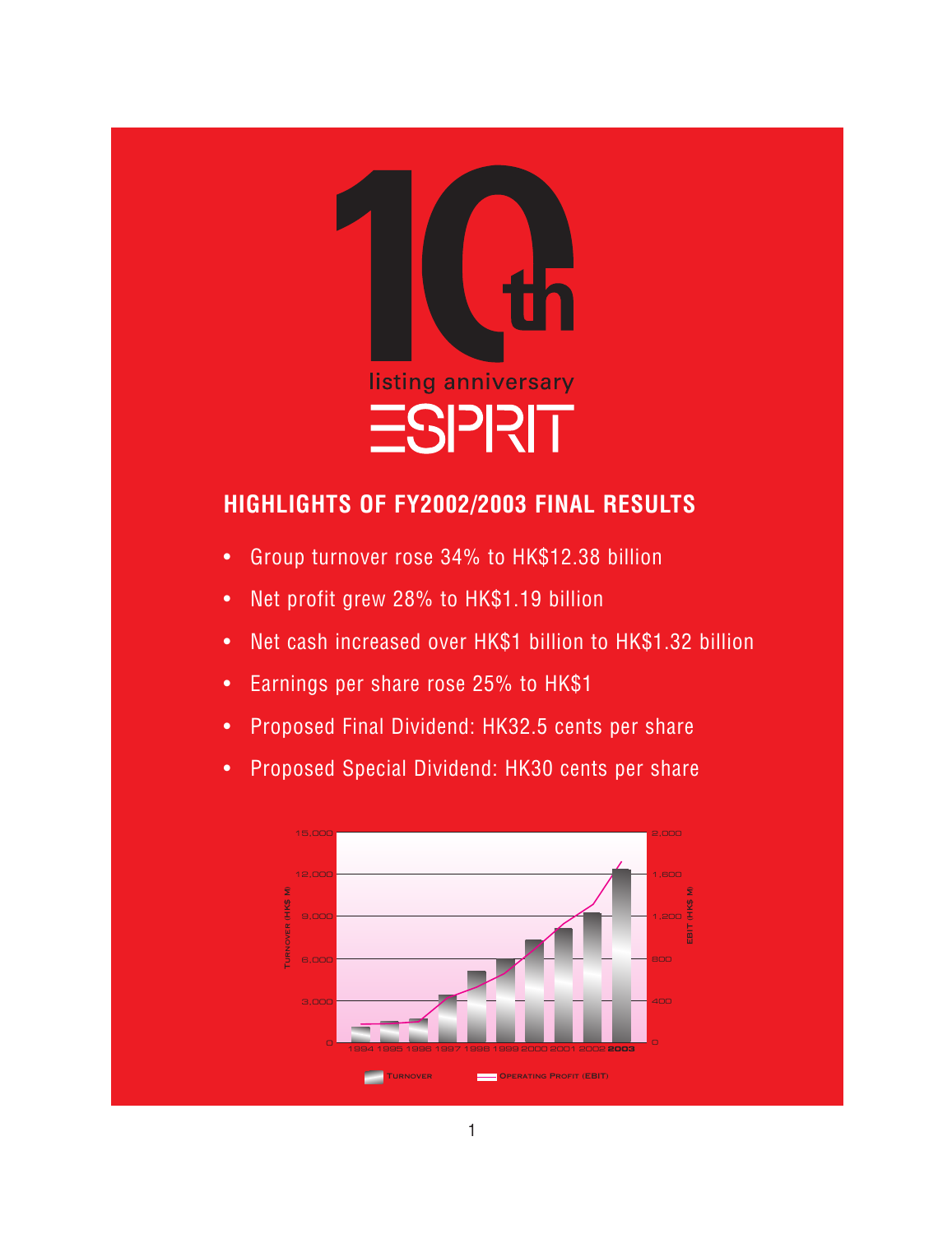# **ESPRIT ESPRIT HOLDINGS LIMITED**

(Incorporated in Bermuda with limited liability)

# **FINAL RESULTS ANNOUNCEMENT FOR THE YEAR ENDED JUNE 30, 2003**

#### **FINAL RESULTS**

The Board of Directors of Esprit Holdings Limited (the "Company") is pleased to announce that the audited consolidated results of the Company and its subsidiaries (the "Group") for the year ended June 30, 2003 together with comparative figures for the previous year are as follows:

#### **Consolidated Profit and Loss Account**

for the year ended June 30, 2003

|                                                                                                  | Note           | 2003<br><b>HK\$'000</b>                                 | 2002<br>HK\$'000                                        |
|--------------------------------------------------------------------------------------------------|----------------|---------------------------------------------------------|---------------------------------------------------------|
| <b>Turnover</b><br>Company and subsidiary companies<br>Share of associated companies             |                | 12,381,458<br>297,574                                   | 9,219,114<br>263,590                                    |
|                                                                                                  |                | 12,679,032                                              | 9,482,704                                               |
| Company and subsidiary companies<br>Turnover<br>Cost of goods sold                               | $\overline{2}$ | 12,381,458<br>(6, 198, 869)                             | 9,219,114<br>(4,690,369)                                |
| Gross profit<br>Staff costs<br>Depreciation and amortization<br>Other operating costs            |                | 6,182,589<br>(1,603,630)<br>(378, 884)<br>(2, 479, 118) | 4,528,745<br>(1, 198, 415)<br>(278, 533)<br>(1,735,345) |
| Operating profit<br>Interest income<br>Finance costs<br>Share of results of associated companies | 3              | 1,720,957<br>41,584<br>(32, 463)<br>61,024              | 1,316,452<br>22,635<br>(13, 923)<br>35,811              |
| Profit before taxation<br><b>Taxation</b>                                                        | $\overline{4}$ | 1,791,102<br>(605, 532)                                 | 1,360,975<br>(375, 239)                                 |
| Profit after taxation<br><b>Minority interests</b>                                               |                | 1,185,570                                               | 985,736<br>(58, 526)                                    |
| Profit attributable to shareholders                                                              |                | 1,185,570                                               | 927,210                                                 |
| <b>Dividends</b>                                                                                 | 5              | 831,918                                                 | 328,513                                                 |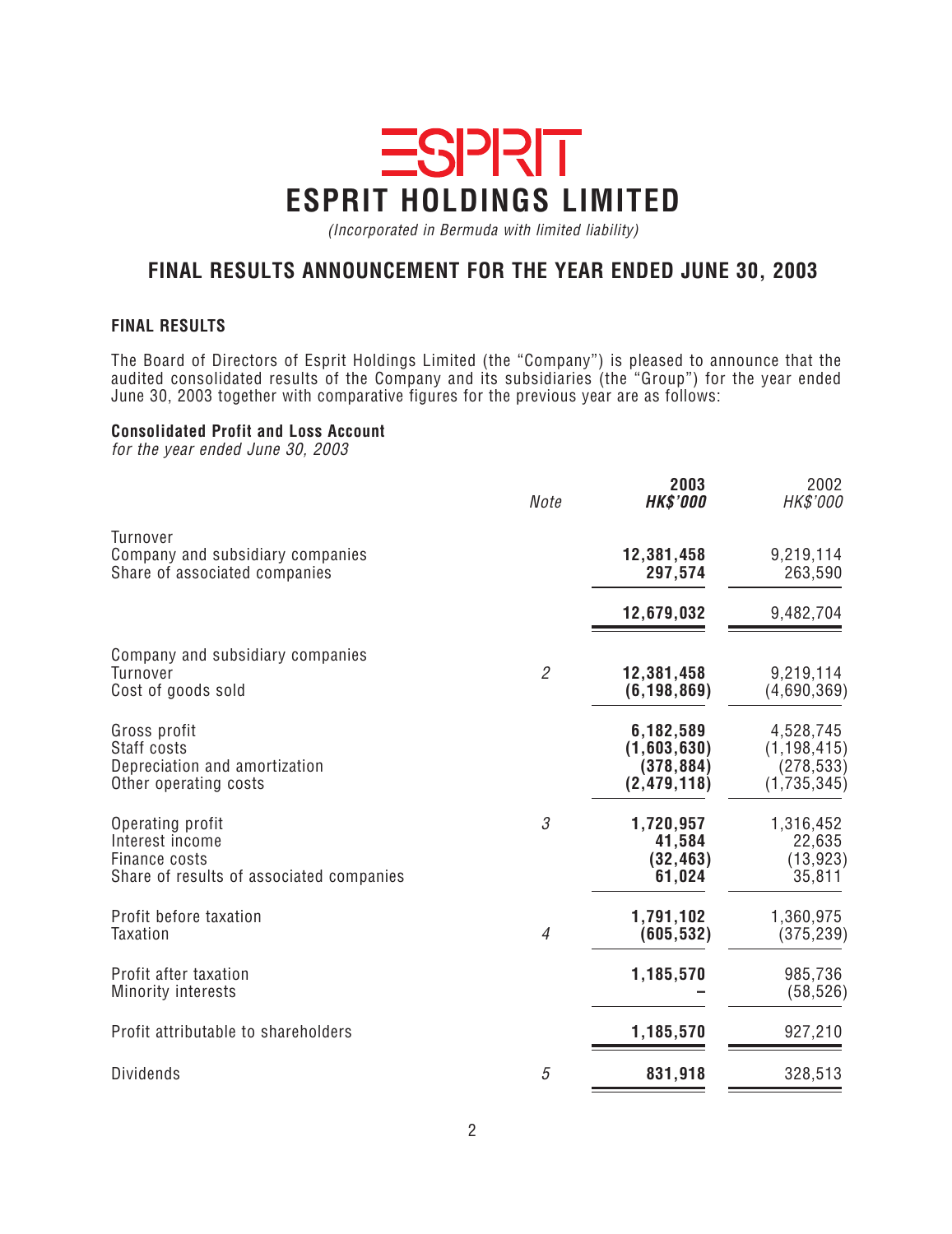| Earnings per share<br>- Basic<br>- Fully diluted                                                                                                                                                       | 6<br>6 | <b>100.5 cents</b><br><b>100.3 cents</b>               | 80.5 cents<br>79.9 cents                           |
|--------------------------------------------------------------------------------------------------------------------------------------------------------------------------------------------------------|--------|--------------------------------------------------------|----------------------------------------------------|
| Dividend per share                                                                                                                                                                                     | 5      | <b>70.0 cents</b>                                      | 28.0 cents                                         |
| <b>Consolidated Balance Sheet</b><br>as at June 30, 2003                                                                                                                                               |        |                                                        |                                                    |
|                                                                                                                                                                                                        | Note   | 2003<br><b>HK\$'000</b>                                | 2002<br>HK\$'000                                   |
| <b>Intangible Assets</b><br><b>Fixed Assets</b><br><b>Other Investments</b><br><b>Associated Companies</b><br><b>Deferred Tax Assets</b>                                                               |        | 1,744,125<br>1,077,505<br>7,846<br>101,568<br>45,765   | 1,849,940<br>988,697<br>7,686<br>78,368<br>4,233   |
| <b>Current Assets</b><br><b>Stocks</b><br>Debtors, deposits and prepayments<br>Amounts due from associated companies<br>Short-term bank deposits<br>Bank balances and cash                             | 7      | 918,268<br>1,206,333<br>26,196<br>167,443<br>1,944,793 | 955,321<br>824,248<br>17,808<br>331,647<br>650,026 |
|                                                                                                                                                                                                        |        | 4,263,033                                              | 2,779,050                                          |
| <b>Current Liabilities</b><br>Creditors and accrued charges<br><b>Taxation</b><br>Obligations under finance leases $-$ due within one year<br>Bank overdrafts - secured<br>Bank overdrafts - unsecured | 8      | 1,429,881<br>775,441<br>219<br>197<br>15,374           | 976,365<br>681,556<br>593<br>35,164<br>12,831      |
|                                                                                                                                                                                                        |        | 2,221,112                                              | 1,706,509                                          |
| <b>Net Current Assets</b>                                                                                                                                                                              |        | 2,041,921                                              | 1,072,541                                          |
| <b>Total Assets Less Current Liabilities</b>                                                                                                                                                           |        | 5,018,730                                              | 4,001,465                                          |
| Financed by:<br><b>Share Capital</b><br><b>Reserves</b>                                                                                                                                                |        | 118,869<br>4,118,858                                   | 117,694<br>3,086,025                               |
| <b>Shareholders' Funds</b><br><b>Obligations Under Finance Leases</b><br><b>Long-term Bank Loan</b>                                                                                                    |        | 4,237,727<br>336<br>776,411                            | 3,203,719<br>450<br>780,000                        |
| <b>Deferred Tax Liabilities</b>                                                                                                                                                                        |        | 4,256<br>5,018,730                                     | 17,296<br>4,001,465                                |

⋍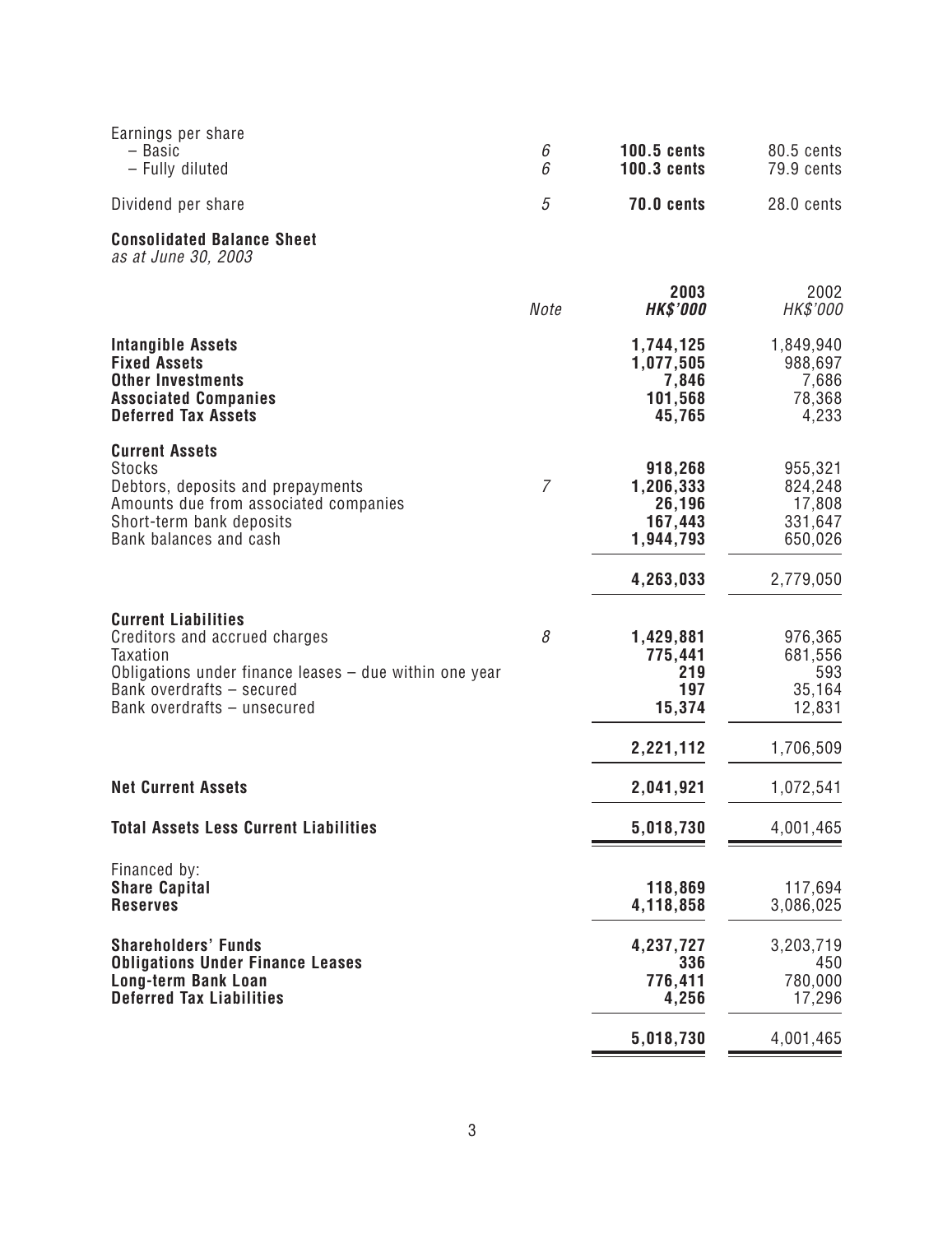#### **NOTES TO THE FINANCIAL STATEMENTS**

#### **1. Principal Accounting Policies**

In the current year, the Group adopted the Statement of Standard Accounting Practice ("SSAP") No. 34 "Employee benefits" issued by the Hong Kong Society of Accountants which is effective for accounting periods commencing on or after January 1, 2002. The adoption of the new SSAP has no material effect on the results for the current and prior accounting periods. Certain comparative figures have been reclassified to conform with the current year's presentation.

#### **2. Turnover and segment information**

The Group is principally engaged in the wholesale and retail distribution, sourcing and licensing of quality fashion and life-style products designed under its own internationally known  $\equiv$ SPRIT brand name, together with Red Earth cosmetics, skin and body care products and the operation of Salon Esprit.

|                                                                               | 2003<br><b>HK\$'000</b>        | 2002<br>HK\$'000               |
|-------------------------------------------------------------------------------|--------------------------------|--------------------------------|
| Turnover<br>Sales of goods<br>Commission income<br>Licensing and other income | 12,177,503<br>5,534<br>198,421 | 9,061,516<br>11,859<br>145,739 |
|                                                                               | 12,381,458                     | 9,219,114                      |

#### Primary reporting format – business segments

The Group's businesses are managed according to the nature of their operations and the products and services they provide. Each of the Group's business segments represents a strategic business unit that offers products and services which are subject to risks and returns that are different from those of other business segments.

|                                                          | Wholesale<br>2003<br><b>HK\$'000</b> | Retail<br>2003<br><b>HK\$'000</b> | Sourcina<br>2003<br><b>HK\$'000</b> | Licensing<br>and others<br>2003<br><b>HK\$'000</b> | <b>Eliminations</b><br>2003<br><b>HK\$'000</b> | Group<br>2003<br><b>HK\$'000</b> |
|----------------------------------------------------------|--------------------------------------|-----------------------------------|-------------------------------------|----------------------------------------------------|------------------------------------------------|----------------------------------|
| Turnover<br>Inter-segment revenue                        | 7,070,143                            | 5,107,360                         | 5,534<br>736,682                    | 198,421<br>258,723                                 | (995, 405)                                     | 12,381,458                       |
| Segment revenue                                          | 7,070,143                            | 5,107,360                         | 742,216                             | 457,144                                            | (995, 405)                                     | 12,381,458                       |
| Segment results                                          | 964,465                              | 2,055                             | 567,325                             | 233,981                                            | 6,739                                          | 1,774,565                        |
| Intangible assets amortization<br>Unallocated net income |                                      |                                   |                                     |                                                    |                                                | (105, 815)<br>52,207             |

Operating profit **1,720,957**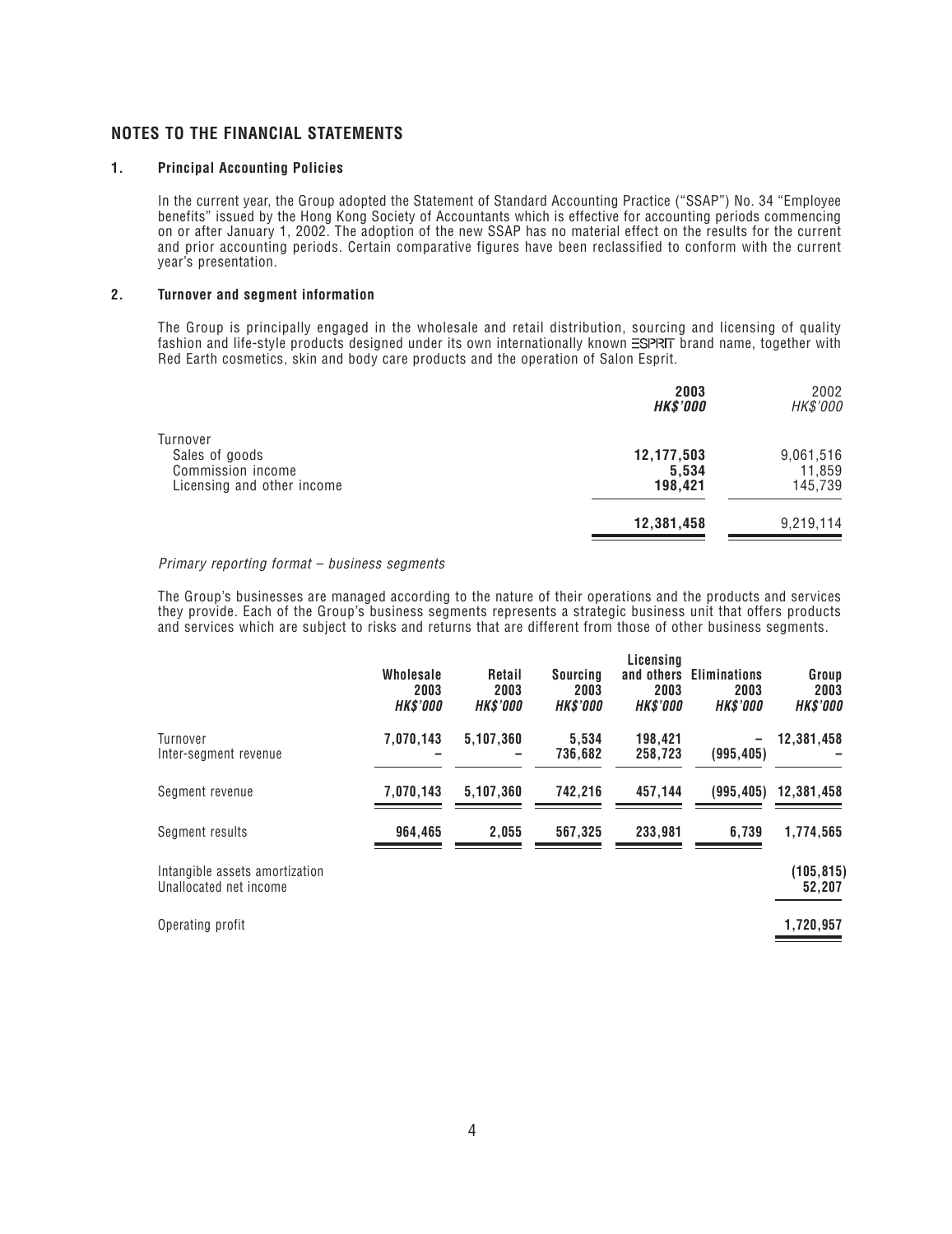|                                                            | Licensina                     |                                   |                                     |                                |                                         |                           |
|------------------------------------------------------------|-------------------------------|-----------------------------------|-------------------------------------|--------------------------------|-----------------------------------------|---------------------------|
|                                                            | Wholesale<br>2002<br>HK\$'000 | Retail<br>2002<br><i>HK\$'000</i> | Sourcing<br>2002<br><i>HK\$'000</i> | and others<br>2002<br>HK\$'000 | Eliminations<br>2002<br><i>HK\$'000</i> | Group<br>2002<br>HK\$'000 |
| Turnover<br>Inter-segment revenue                          | 5,220,258                     | 3,841,258                         | 11,859<br>530,628                   | 145,739<br>190,588             | (721, 216)                              | 9,219,114                 |
| Segment revenue                                            | 5,220,258                     | 3,841,258                         | 542,487                             | 336,327                        | (721, 216)                              | 9,219,114                 |
| Segment results                                            | 844,577                       | 4,471                             | 429,924                             | 196,142                        | (22, 855)                               | 1,452,259                 |
| Intangible assets amortization<br>Unallocated net expenses |                               |                                   |                                     |                                |                                         | (56, 709)<br>(79, 098)    |
| Operating profit                                           |                               |                                   |                                     |                                |                                         | 1,316,452                 |

#### Secondary reporting format – geographical segments

In determining the Group's geographical segments, turnover is attributed to the segments based on the location of customers. The Group has changed the presentation of its geographical segments to reflect its current internal financial reporting which was revised following the implementation of the Group's new global management structure in the current year. Accordingly prior year comparatives have been re-stated to conform with the current year presentation.

|    |                                                                                                                                                          | <b>Turnover</b>                               |                                              |  |
|----|----------------------------------------------------------------------------------------------------------------------------------------------------------|-----------------------------------------------|----------------------------------------------|--|
|    |                                                                                                                                                          | 2003<br><b>HK\$'000</b>                       | 2002<br>HK\$'000                             |  |
|    | Europe<br>Asia<br>Australasia<br>North America and others                                                                                                | 9,843,095<br>1,631,685<br>605,491<br>301,187  | 6,866,121<br>1,621,076<br>541,844<br>190,073 |  |
|    |                                                                                                                                                          | 12,381,458                                    | 9,219,114                                    |  |
| 3. | <b>Operating profit</b>                                                                                                                                  |                                               |                                              |  |
|    |                                                                                                                                                          | 2003<br><b>HK\$'000</b>                       | 2002<br>HK\$'000                             |  |
|    | Operating profit is arrived at after crediting and charging the following:                                                                               |                                               |                                              |  |
|    | Crediting:<br>Provision for obsolete stocks written back<br>Net exchange gain                                                                            | 151,475                                       | 6,302<br>22,724                              |  |
|    | Charging:<br>Auditors' remuneration<br>Depreciation                                                                                                      | 4,680                                         | 5,304                                        |  |
|    | - Owned assets<br>- Assets held under finance leases<br>Intangible assets amortization<br>Impairment of fixed assets<br>Loss on disposal of fixed assets | 272,541<br>528<br>105,815<br>36,140<br>44,960 | 220,767<br>1,057<br>56,709<br>6,693          |  |
|    | Operating lease rental expenses<br>$-$ Land and buildings<br>Provision for obsolete stocks and stock write-offs<br>Provision for doubtful debts          | 1,131,434<br>88,918<br>29,086                 | 863,411<br>3,435                             |  |
|    | Provision for retail store exit costs                                                                                                                    | 63,589                                        |                                              |  |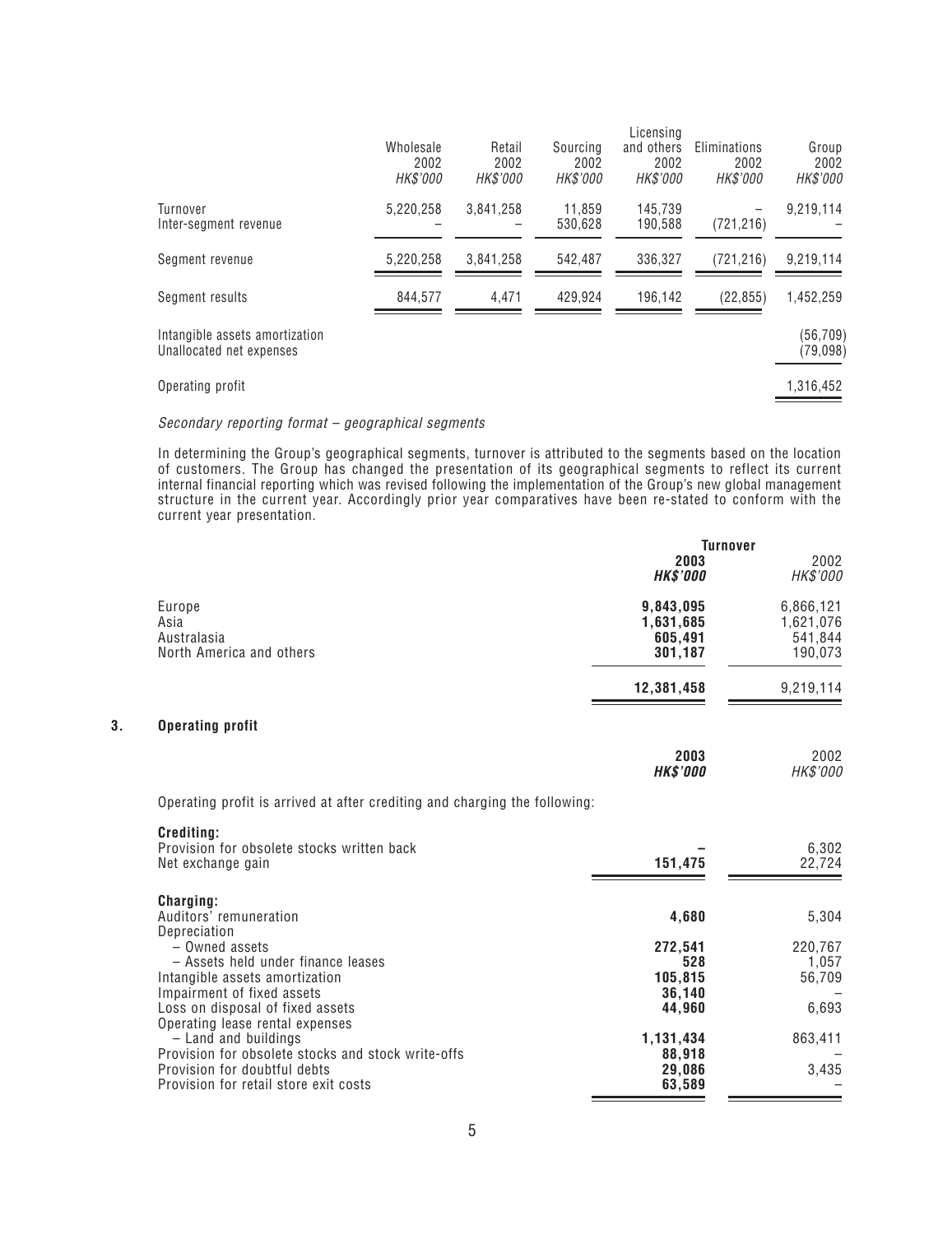#### **4. Taxation**

|                                                                 | 2003<br><b>HK\$'000</b>        | 2002<br>HK\$'000           |
|-----------------------------------------------------------------|--------------------------------|----------------------------|
| Company and its subsidiaries:                                   |                                |                            |
| Hong Kong profits tax<br>Overseas taxation<br>Deferred taxation | 37,889<br>602,559<br>(48, 240) | 51,801<br>302,386<br>9,129 |
| Associated companies - overseas taxation                        | 592,208<br>13,324              | 363,316<br>11,923          |
|                                                                 | 605,532                        | 375,239                    |

Hong Kong profits tax has been provided at the rate of 17.5% (2002: 16%) on the estimated assessable profit for the year.

Overseas (outside of Hong Kong) taxation has been calculated at the rates of taxation prevailing in the countries in which the Group operates.

#### **5. Dividends**

|                                                                                                                                                                                          | 2003<br><b>HK\$'000</b> | 2002<br>HK\$'000 |
|------------------------------------------------------------------------------------------------------------------------------------------------------------------------------------------|-------------------------|------------------|
| Paid interim dividend of 7.5 Hong Kong cents<br>(2002: 6.0 Hong Kong cents) per share<br>Proposed final dividend of 32.5 Hong Kong cents and<br>special dividend of 30.0 Hong Kong cents | 88.426                  | 69,229           |
| (2002 final: 17.0 Hong Kong cents,<br>special: 5.0 Hong Kong cents) per share                                                                                                            | 743.492                 | 259,284          |
|                                                                                                                                                                                          | 831,918                 | 328,513          |

#### **6. Earnings per share**

The calculation of basic earnings per share is based on the profit attributable to shareholders of HK\$1,185,570,000 (2002: HK\$927,210,000) and the weighted average number of shares in issue during the year of 1,179,721,133 (2002: 1,152,349,097).

The calculation of fully diluted earnings per share is based on the profit attributable to shareholders of HK\$1,185,570,000 (2002: HK\$927,210,000), and the weighted average number of shares in issue during the year of 1,181,438,207 (2002: 1,159,817,263) after adjusting for the number of dilutive ordinary shares deemed to be issued at no consideration based on the assumption that all outstanding share options granted under the Company's share option schemes had been exercised.

#### **7. Debtors, deposits and prepayments**

Debtors, deposits and prepayments included trade debtors and their ageing analysis is as follows:

|                                                           | 2003<br><b>HK\$'000</b>               | 2002<br>HK\$'000                     |
|-----------------------------------------------------------|---------------------------------------|--------------------------------------|
| $0 - 30$ days<br>31-60 days<br>61-90 days<br>Over 90 days | 791,644<br>45,828<br>10,774<br>27,688 | 460,168<br>21,341<br>6,758<br>32,392 |
|                                                           | 875,934                               | 520,659                              |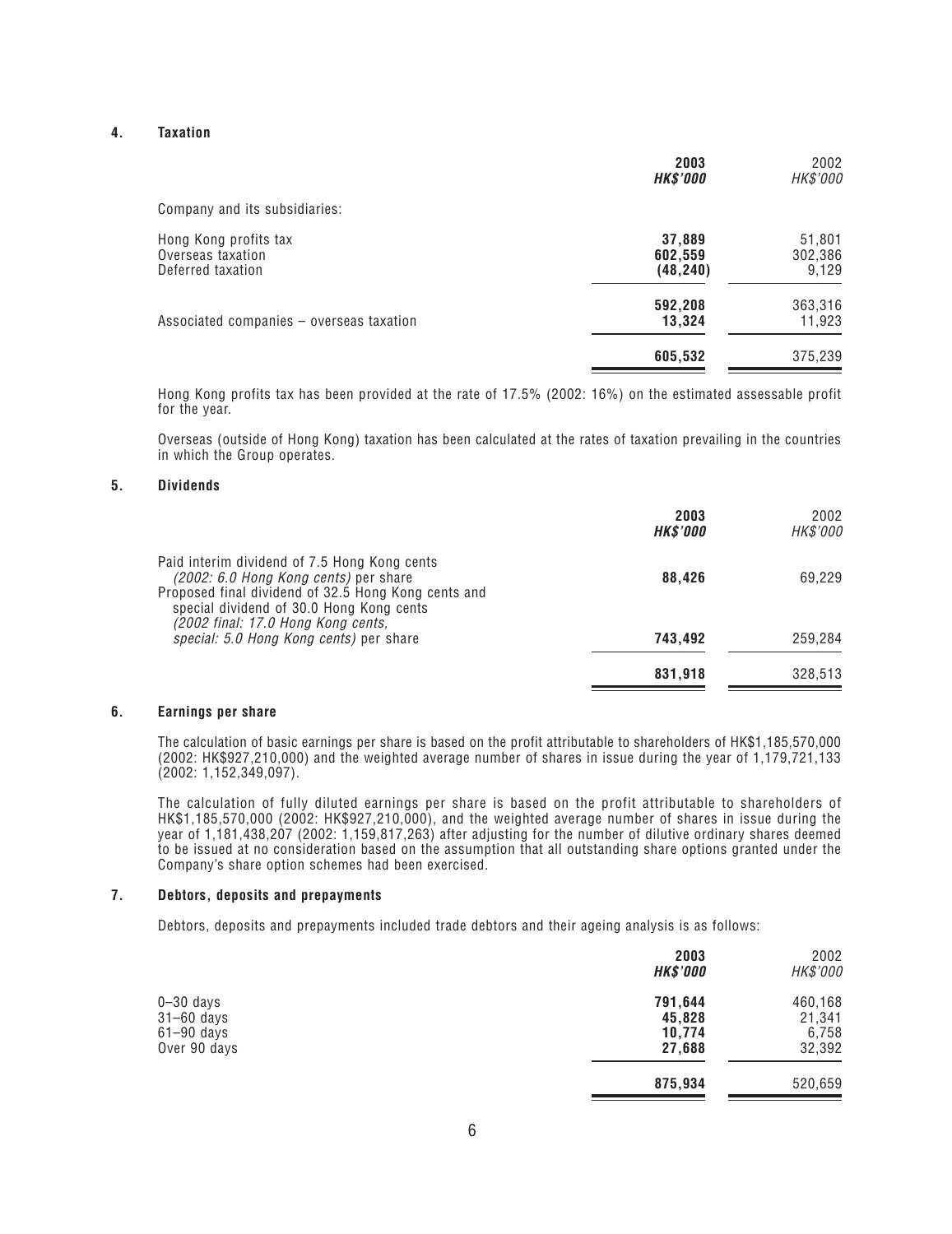The Group's retail sales to customers are mainly on cash basis. The Group also grants credit period which is usually 30 days to certain wholesale and franchise customers.

#### **8. Creditors and accrued charges**

Creditors and accrued charges included trade creditors and their ageing analysis is as follows:

|                                                                 | 2003<br><b>HK\$'000</b>              | 2002<br>HK\$'000                     |
|-----------------------------------------------------------------|--------------------------------------|--------------------------------------|
| $0 - 30$ days<br>$31 - 60$ days<br>$61-90$ days<br>Over 90 days | 489,189<br>30,048<br>8,095<br>15,938 | 415,178<br>29,367<br>8,038<br>11,561 |
|                                                                 | 543,270                              | 464,144                              |

#### **PROPOSED FINAL AND SPECIAL DIVIDEND**

The directors have proposed a final dividend for the year ended June 30, 2003 of 32.5 Hong Kong cents per share (2002: 17.0 Hong Kong cents) and a special dividend of 30.0 Hong Kong cents per share (2002: 5.0 Hong Kong cents), payable on or about Tuesday, December 9, 2003 to the shareholders whose names appear on the Register of Members of the Company at close of business on Wednesday, November 26, 2003 ("Shareholders"). The relevant dividend warrants will be dispatched to Shareholders on or about Monday, December 8, 2003.

#### **OPERATION REVIEW**

Esprit has achieved a decade of consecutive growth. Group turnover grew by 34.3% year-on-year to reach HK\$12.38 billion. Our operating profit (EBIT) increased by 30.7% to HK\$1.72 billion. Profit attributable to shareholders increased 27.9% year-on-year to HK\$1.19 billion. Turnover from key product categories, lines of business and continents with operations have recorded growth.

#### **Channels of Distribution**

#### Wholesale

Our wholesale business continued to grow in double-digits during the year. Turnover grew by 35.4% to HK\$7.07 billion (FY2001/02: HK\$5.22 billion). Germany remained our largest wholesale market and recorded 25.8% growth. We have also successfully diversified into Benelux, France and Scandinavia, each of which achieved over 50% increase in turnover. The main reason for our remarkable wholesale performance was our continued triumph in gaining wholesale partners' confidence through the consistent  $p$ rofitability offered by  $\equiv$ SPR $\sqcap$  merchandises. Success in cross-selling our progressively diversified product lines, evident in men's wear wholesale turnover growth of 56.2%, also contributed to outstanding results in FY2002/03.

During the year, the number of shop-in-stores in department stores, stand-alone partnership stores and identity corners in multi-label stores increased to over 1,700, 400 and 3,300, totaling over 78,000  $\mathsf{m}^2$ , 64,000  $\mathsf{m}^2$  and 68,000  $\mathsf{m}^2$  in selling space respectively. Another channel of wholesale distribution involved country distributors, such as China and Switzerland which have delivered promising results. Our China joint venture has over 600 point-of-sales, totaling over 53,000 m². This combination of our different wholesale formats enabled us to flexibly and speedily penetrate into various locations and markets without major capital commitment.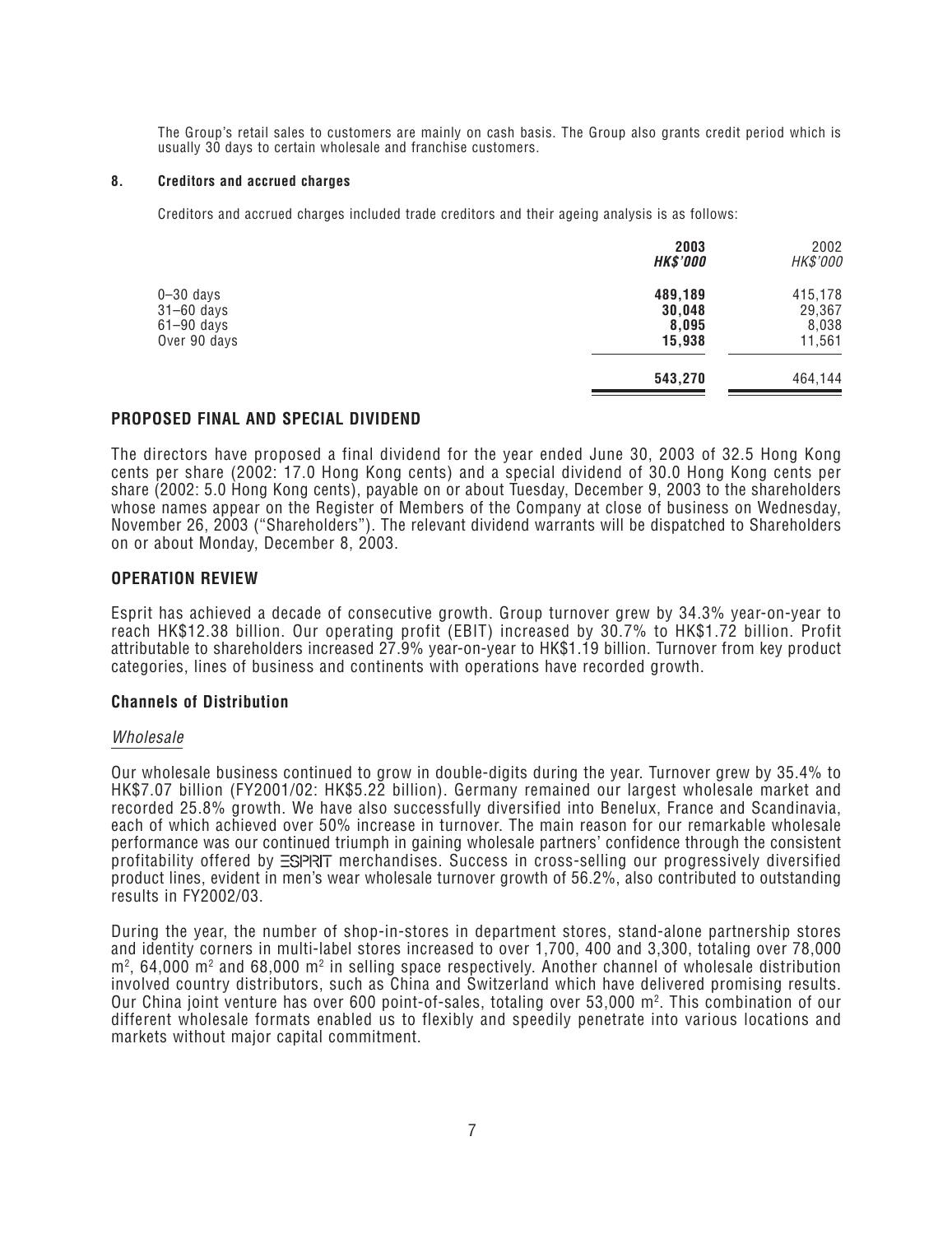# Breakdown of Wholesale Turnover

| <b>Market</b>                                        | Germany      | <b>Benelux</b> |              | <b>France   Scandinavia</b> | Austria     | <b>Others</b> |
|------------------------------------------------------|--------------|----------------|--------------|-----------------------------|-------------|---------------|
| % of wholesale turnover                              | 55.9%        | 20.2%          | $6.6\%$      | 5.1%                        | $5.0\%$     | 7.2%          |
| $%$ point(s) difference<br>(FY2002/03 vs. FY2001/02) | $-4.3\%$ pts | $+2.2\%$ pts   | $+1.7\%$ pts | $+0.8\%$ pt                 | $-0.1\%$ pt | $-0.3\%$ pt   |
| % growth from last year                              | $+25.8%$     | $+52.1%$       | $+80.2%$     | $+61.8%$                    | $+33.8%$    | $+29.8%$      |

## Retail

Our retail operation achieved 33.0% turnover growth to HK\$5.11 billion (FY2001/02: HK\$3.84 billion) amid challenging operating environment. Instrumental to this growth was the combined effect of a 6.9% comparable-store sales growth and a 9.2% increase in the Group's net sales per square meter. Europe led all other regions in comparable-store growth and recorded a 14.1% increase over last year. In spite of charges and provisions for retail space restructuring in Hong Kong, U.K. and Canada, operating profit for this business segment remained flat. In FY2002/03, we have successfully improved inventory turnover and reduced markdowns through better merchandising, demand-driven pricing, and inventory management.

During the year, we invested HK\$231.1 million in capital expenditure to increase our net directly managed retail floor space by 11,049 m<sup>2</sup> representing a 7.8% growth to 152,108 m<sup>2</sup>, and ended the fiscal year with a total of 569 directly managed retail stores worldwide. The majority of the new space opened was in Germany where we were able to take advantage of the adverse market conditions by securing favorable locations at reasonable costs.

Breakdown of Retail Turnover

| <b>Market</b>                                        | Germany       | <b>Benelux</b> | Australasia  | <b>Hong Kong</b> | <b>Others</b> |
|------------------------------------------------------|---------------|----------------|--------------|------------------|---------------|
| % of retail turnover                                 | 45.9%         | 11.8%          | 11.4%        | 11.2%            | 19.7%         |
| $%$ point(s) difference<br>(FY2002/03 vs. FY2001/02) | $+11.0\%$ pts | $+0.4\%$ pt    | $-2.1\%$ pts | $-4.8\%$ pts     | $-4.5\%$ pts  |
| % growth from last year                              | +74.8%        | $+36.8%$       | $+12.5%$     | $-6.8%$          | $+8.5%$       |

## Licensing

Since global unification of the brand, we have committed additional resources to grow the licensing business. Our increased licensing activities have further complimented our brand penetration worldwide. Product license partners distributed  $\equiv$ SPRIT licensed products through their own distribution channels, such as department stores and speciality stores, some of which also distribute our other lines of products such as women's or kids' wear. Our U.S. market was the main growth factor in this business segment and we granted 5 new U.S. licenses between May 2002 and June 2003.

## **Products**

Key product categories achieved double-digit turnover growth. Women's wear continued to be our major contributor, making up 58.1% of our total turnover and recording 37.9% year-on-year growth. Men's wear was the best performer in terms of sales growth among all product categories, recorded 52.9% year-on-year growth and accounted for 13.1% of the Group's turnover.

The outstanding sales performance was attributable to the alignment of local management team in executing global product strategy and the implementation of 12 collections-year and injection ordering. These factors gave rise to better market-driven products at the right time and generated healthy sales. Our focus remains in offering high quality products at fair prices. This year, on the back of strong Euro, we passed on some of the cost savings from better sourcing to our customers through lower prices or enhanced product quality.

In addition to our own products, we currently have more than 20 product license partners offering merchandises in over 20 categories, including eyewear, jewellery, timewear and footwear.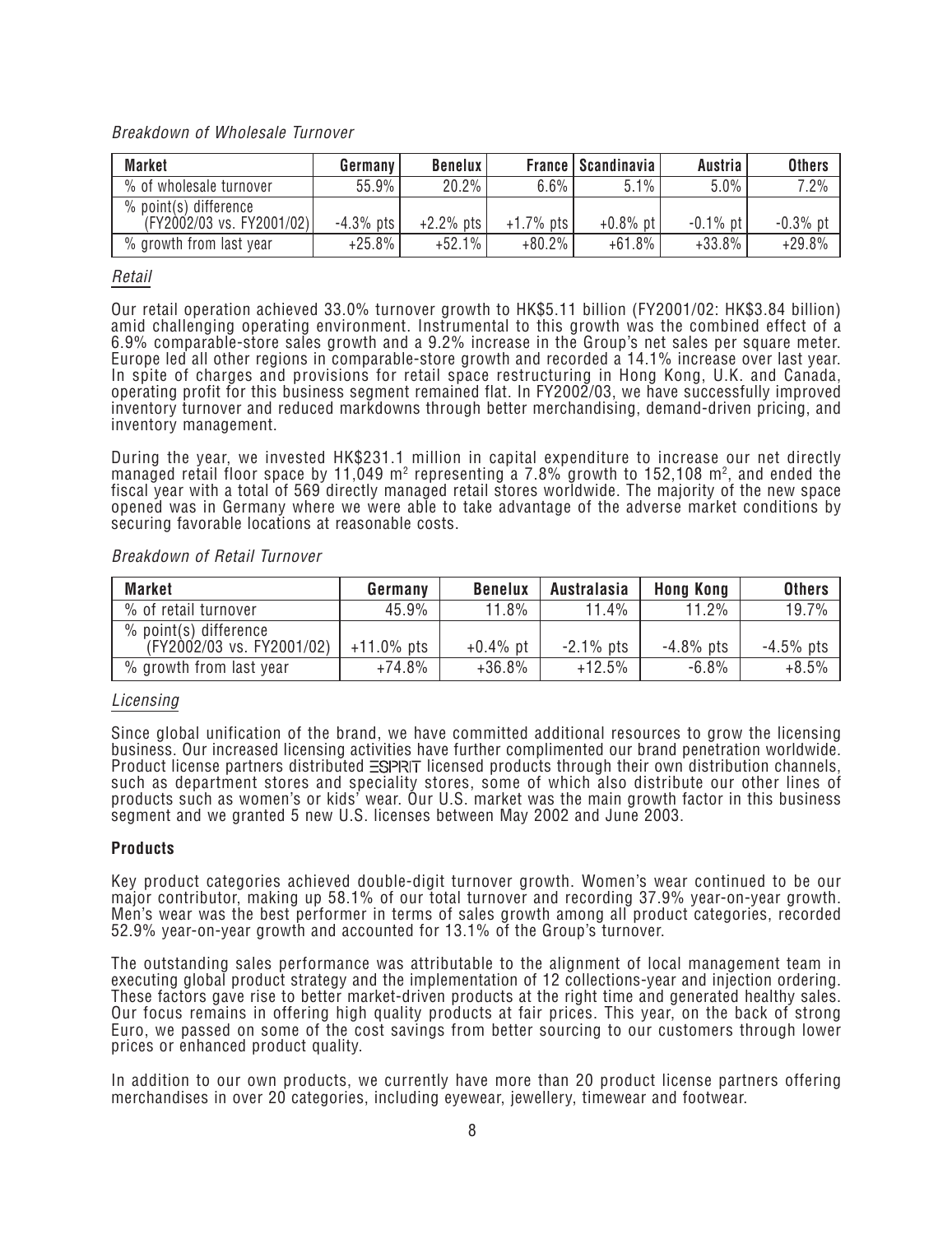# Breakdown of Turnover by Product Mix

| <b>Products</b>                                      | women's<br>wear | men's wear   | shoes &<br>accessories | kids' wear  | others      |
|------------------------------------------------------|-----------------|--------------|------------------------|-------------|-------------|
| % of total sales                                     | 58.1%           | 13.1%        | 12.5%                  | 7.9%        | 8.4%        |
| $%$ point(s) difference<br>(FY2002/03 vs. FY2001/02) | $+1.5\%$ pts    | $+1.6\%$ pts | $-2.0\%$ pts           | $-0.2\%$ pt | $-0.9\%$ pt |
| % growth from last year                              | $+37.9%$        | $+52.9%$     | $+15.5%$               | $+31.5%$    | $+21.3%$    |

# **FINANCIAL REVIEW**

# **Operating Profit**

Gross margin improved 0.8% point to 49.9% (FY2001/02: 49.1%). Contributing positively to the margin was the lower sourcing cost resulting from the appreciation of Euro, and the successful execution of our 12 collections-year strategy, which led to increased full price sales. These positive factors were partly offset by price point adjustment or improvement in product quality while keeping price stable.

EBITDA (operating profit before depreciation and amortization) for the Group improved by 31.7% to HK\$2.10 billion, and EBITDA margin was slightly lowered by 0.3% point to 17.0%. As a percentage of sales, building expenses (which accounted for 27.1% of total operating expenses) decreased by 0.4% point while staff costs remained flat despite the addition of a number of key personnel. Greater economies of scale was offset by charges and provisions for retail space restructuring primarily in Hong Kong, U.K. and Canada.

Depreciation and amortization expenses were HK\$378.9 million, that is HK\$100.4 million or 36.0% higher than last year's. The significant increase was partly due to an additional amortization charge of HK\$48.8 million attributable to intangible assets acquired in the second half of FY2001/02. Both the Financial Accounting Standards Committee of the Hong Kong Society of Accountants and the International Accounting Standards Board are currently reviewing the comments on their proposed treatment on intangible assets including non-amortization of intangible assets with indefinite useful lives but assessing for impairment of such assets on a regular basis. Depending on the timing of release of any revised standard in this regard, we will align our accounting policies to be consistent with the standard.

## **Net Profit**

The Group's effective tax rate was 33.8%, which was 2.7% points lower than the year before, excluding the one-time tax benefit of HK\$120.9 million in FY2001/02. The increase in trademark amortization described above, as well as additional tax on the acquired minority interest in Esprit International, was balanced by our continuous efforts in implementing yield enhancement and efficient tax strategies worldwide. Profit attributable to shareholders increased by 27.9% reaching HK\$1.19 billion. Net profit margin, excluding the one-time tax benefit of HK\$120.9 million in FY2001/02, improved 0.9% point to  $9.6%$ .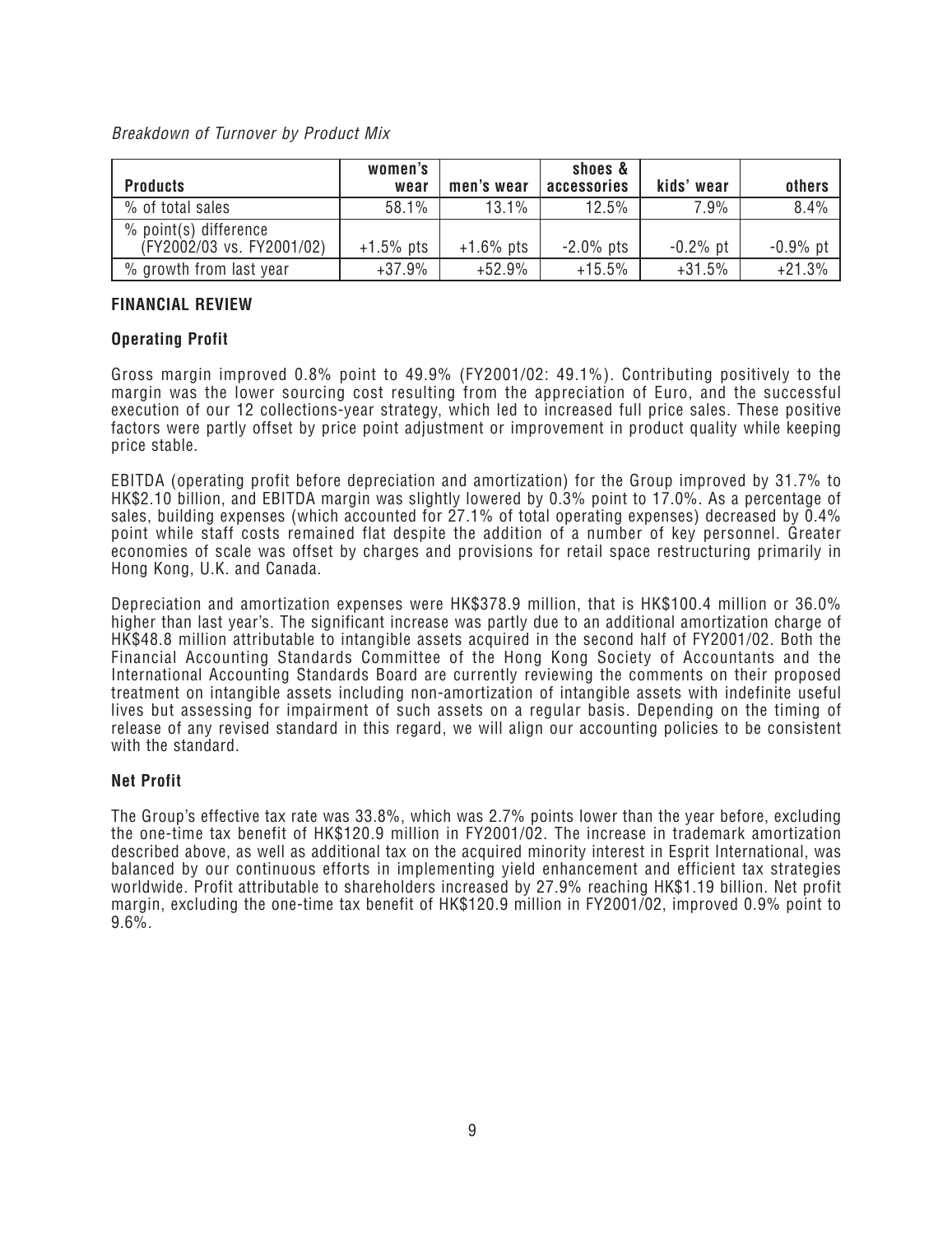# **Liquidity and Financial Resources**

Net cash from operating activities increased by 18.3% to HK\$1.57 billion. The Group's net cash (i.e. cash and cash equivalents less long-term bank loan which is payable in 2005) as at June 30, 2003 increased HK\$1.17 billion to HK\$1.32 billion after having spent HK\$332.6 million in capital expenditures during the year. Our debt to equity ratio, expressed as a percentage of interest bearing external borrowings over shareholders' funds of HK\$4.24 billion, was 18.7%. The Group had assets of HK\$74.5 million pledged as security for overdraft and short-term revolving facility. The current ratio (current assets divided by current liabilities) improved to 1.9:1 from 1.6:1.

During the year, as is our policy, the Group entered into foreign exchange forward contracts to reduce exposure to foreign exchange risks. These agreements were contracted with large and reputable financial institutions, thereby minimizing credit risk. As at June 30, 2003, outstanding contracts increased to HK\$375.2 million, from HK\$251.3 million last year, which corresponded with the increase in European and U.S. orders.

#### **PROSPECTS**

Our targets for FY2003/04 are to continue delivering double-digit top and bottom line growth. To achieve these goals, we are going to further leverage on the success of our European operations, halve the retail losses in Hong Kong, U.K. and Canada and deepen our market penetration into North America.

The ESPRIT brand and products, as well as our global distribution channels, remain our focus. In September 2003, we have launched a global image campaign to further nurture our most valuable assets. We will also continue to strengthen our brand dominance in continental Europe.

On the products front, we are focusing on getting the right product to the right location at the right time. We will continue to enhance the breadth and quality of our global offerings to cater to the needs of our markets and further improve the price-quality correlation. A new position of International Product Director has already been created to orchestrate and coordinate these plans. Another initiative was the product re-launch exercise in September 2003 in Hong Kong. In addition to product betterment, we will facilitate our successful licensees to enter other markets, further diversifying our offerings in the global marketplace.

Our other main focus is the development of our global distribution network. Europe will remain the growth driver for FY2003/04. Additional space is already booked to begin operation in FY2003/04, including 500 new shop-in-stores in department stores, 100 new stand-alone partnership stores, and around 24,000 m<sup>2</sup> of directly managed retail space. We feel that we have accumulated enough knowledge of the U.K. market to accelerate its retail and wholesale development. New stores will be opened around the central London area and we have already started wholesaling in the U.K..

The next phase of channel development in North America will begin as we extend our U.S. distribution network beyond department stores into free-standing retail stores. We have accelerated our entrance into the retail business and planned to open around 5 retail stores in the U.S. by the end of 2004, subject to availability of suitable store locations. Roll-out of wholesale shop-in-stores will continue with the expansion to other channels including independent and chain stores in the U.S.. Moreover, we are making plans to introduce e-shop, our online store that is already yielding good return in Europe, to the U.S. in the second half of 2004. In Canada, we target to launch wholesale in FY2003/04.

In Asia, we will continue our retail space restructuring as well as improvement in store displays and layouts. We are also stepping up efforts to grow our wholesale business within the region. Furthermore, Esprit's joint venture business in China is recovering from the impact of Severe Acute Respiratory Syndrome and is set for further growth.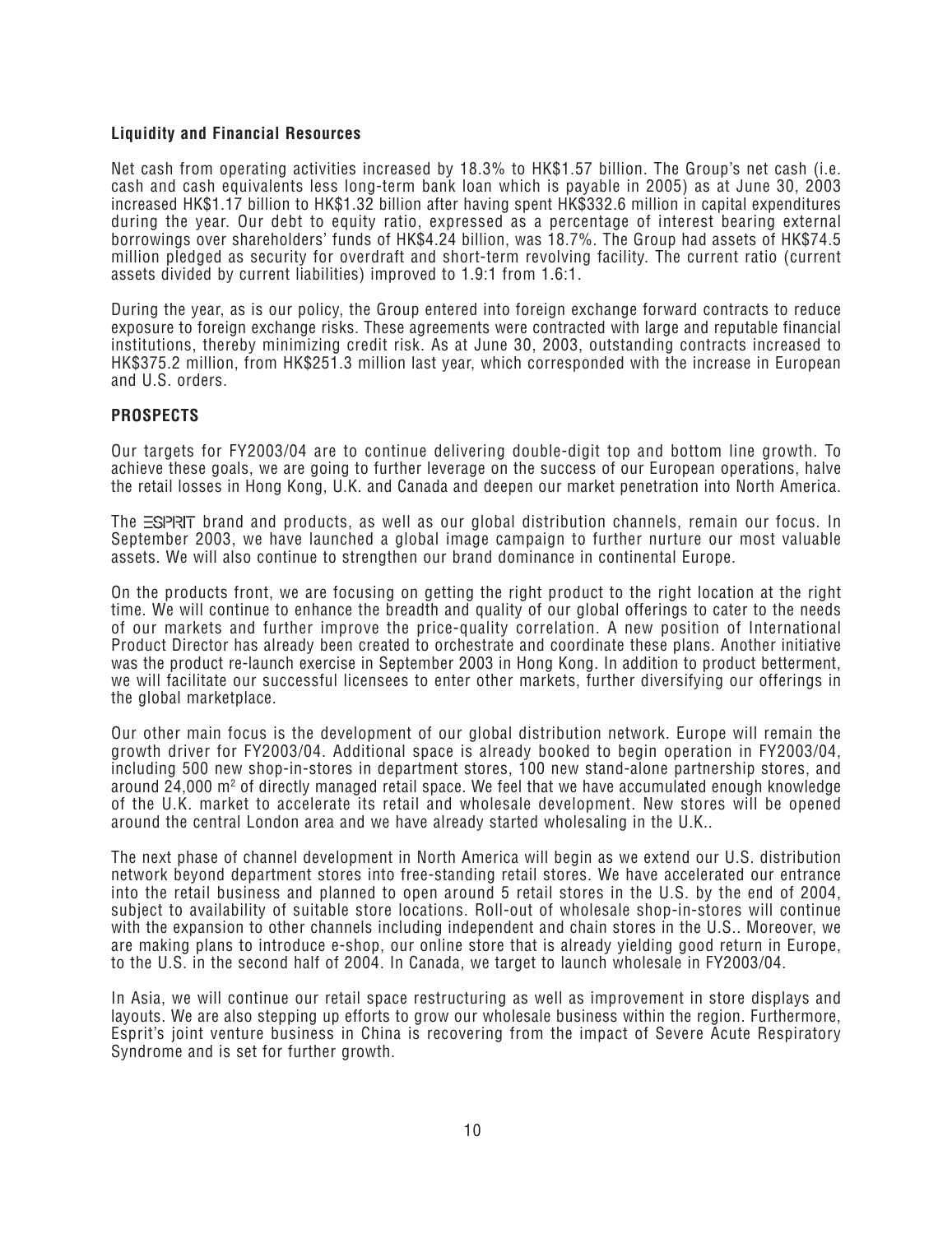As for Australasia, we will focus our attention on achieving comparable store growth and strengthening brand penetration in New Zealand.

We have budgeted around HK\$600 million in capital expenditure for FY2003/04, of which approximately HK\$400 million is for opening new stores and upgrading existing ones primarily located in Europe. We will also dedicate around HK\$90 million for implementation of IT systems mainly for merchandise planning and retail management, to facilitate our global unification as well as to enhance productivity and efficiency. Another HK\$100 million has been allocated for furnishing new showrooms and our global business headquarter in Ratingen, Germany due to open in October 2003.

With our major markets in varying stages of advancement, each promising exciting opportunity into the future, we believe that we will remain on track to expand internationally, both in market penetration and in brand recognition.

## **HUMAN RESOURCES**

As at June 30, 2003, the Group employed a total of 5,751 people (FY2001/02: 5,936). Since human capital is key to our growth and profitability, heavy emphasis has been placed on staff training and development. The Group also offers competitive remuneration packages to its employees in compensation for their contribution. In addition, share options and discretionary bonuses are also granted based on the Group's and individuals' performance. All employees from around the world are connected in the Esprit community through the quarterly newsletter and the intranet sharing of the Group's vision and values.

## **CLOSURE OF REGISTER OF MEMBERS**

The Register of Members of the Company will be closed from Friday, November 21, 2003 to Wednesday, November 26, 2003, both days inclusive, during which period no transfer of shares will be effected.

In order to qualify for the final and special dividend mentioned above, all transfers accompanied by the relevant share certificates must be lodged with the Company's share registrar in Hong Kong, Secretaries Limited, at G/F., Bank of East Asia Harbour View Centre, 56 Gloucester Road, Wanchai, Hong Kong not later than 4:00 p.m. on Thursday, November 20, 2003.

## **PURCHASE, SALE OR REDEMPTION OF SECURITIES**

Neither the Company nor any of its subsidiaries have purchased, sold or redeemed any of the Company's shares during the year.

## **CORPORATE GOVERNANCE**

During the year, the Company has complied with the Code of Best Practice as set out in Appendix 14 of the Rules Governing the Listing of Securities on The Stock Exchange of Hong Kong Limited ("Listing Rules").

As a matter of good corporate governance, our Board and the Audit Committee have conducted quarterly review of the Group's performances. Our outsourced internal audit function is working well with the first audit report already submitted by KPMG. We have also improved the speed and transparency of disclosure through proactive investor relations and enhancements to our investor relations website. All these efforts are made to safeguard our shareholders' interests and to promote better communication between the Group and the public.